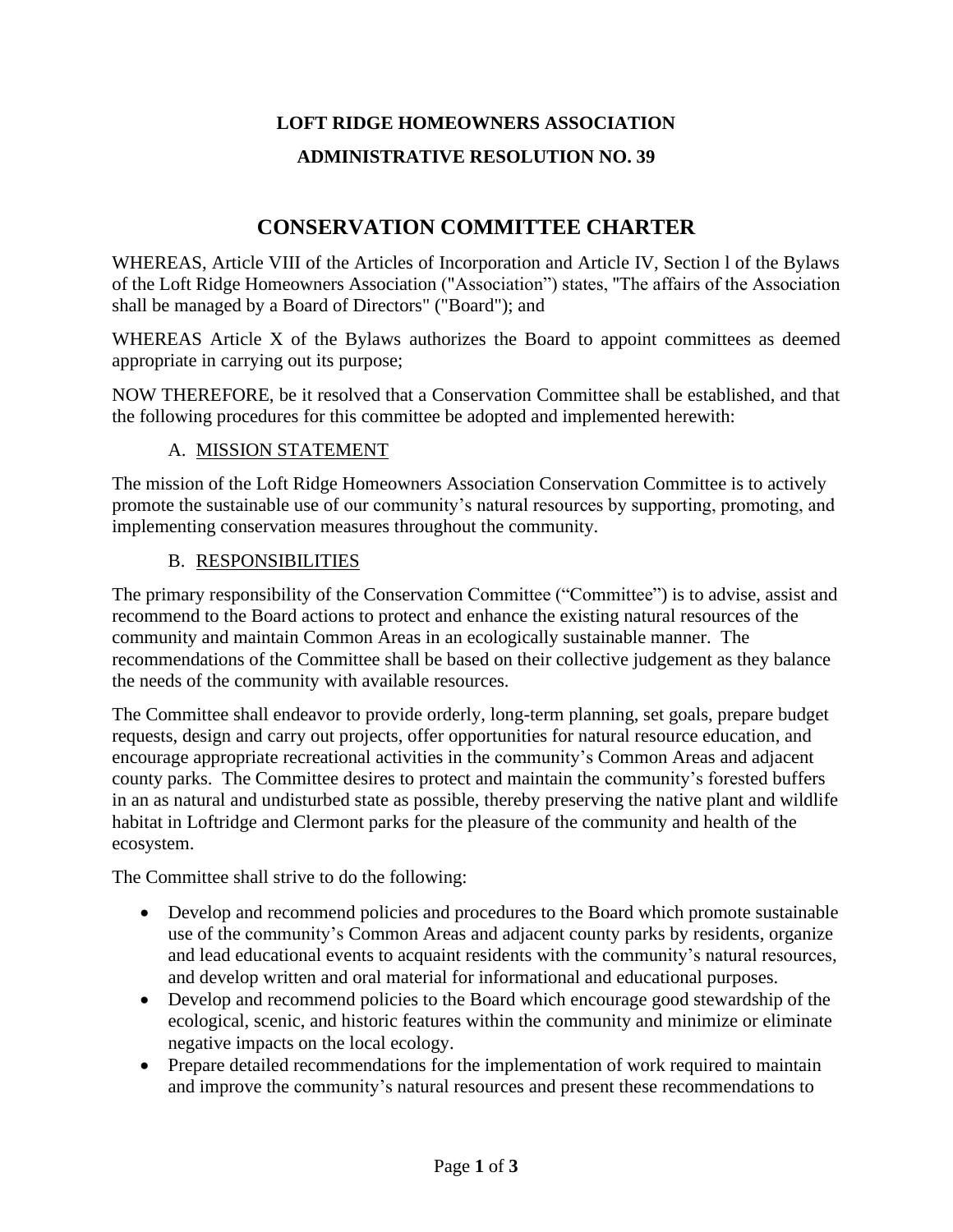the Board for review and approval. The Committee does not have legal authority to enter into a contract for the Board.

- Engage with conservation-focused entities in county and local government to best align the Committee's efforts with ongoing environmental initiatives in the local area.
- Work with outside agencies, such as Northern Virginia Soil and Water Conservation District or the local Extension office, to identify work projects and other opportunities for the Board to reduce the environmental footprint of the community on its watershed and help the County achieve its environmental goals.
- Design and execute work projects that enlist the assistance of volunteers.
- Provide annual budget recommendations to the Board.

In fulfilling the above, the Conservation Committee will seek to communicate with the Board to report on issues and explain and seek approval for projects and policies.

# C. ELIGIBILITY

Loft Ridge homeowners and renters are eligible for membership on the Conservation Committee.

# D. APPOINTMENT AND TERMS

Interested homeowners or renters may submit a written request to the Board for appointment to the Conservation Committee. Requests may be submitted to the community manager or Committee chairperson for submission to the Board. Committee members in good standing are eligible for reappointment.

The Board will announce Committee appointments each year for terms beginning in July, when the new fiscal year begins. The Board may make additional appointments throughout the year if vacancies occur.

Committee terms will be for one year. Members appointed to fill vacancies that occur during the year shall serve for the remainder of the term of the Committee member they are replacing.

#### E. REMOVAL

The Board may remove any Committee member, including the chairperson, at any time.

The Committee may make recommendations to the Board regarding the removal of Committee members.

A Committee member may be removed, upon written notice from the Committee chairperson, for failure to attend three consecutive Committee meetings without notice or explanation.

# F. ELECTION OF OFFICERS

The Board shall appoint the chairperson of the Committee. At the beginning of each fiscal year, members of the Committee may make recommendations to the Board for the appointment of a chairperson. Other officers of the Committee may be elected by the Committee membership. At a minimum, the Committee shall appoint a Secretary and/or co-chair who shall be responsible for recording accurate minutes of the Committee's meetings and submitting them to the Association Manager, in a timely manner, for inclusion in the monthly Board meeting package. Minutes shall include a record of the date, time and place of each meeting. Minutes shall also include a